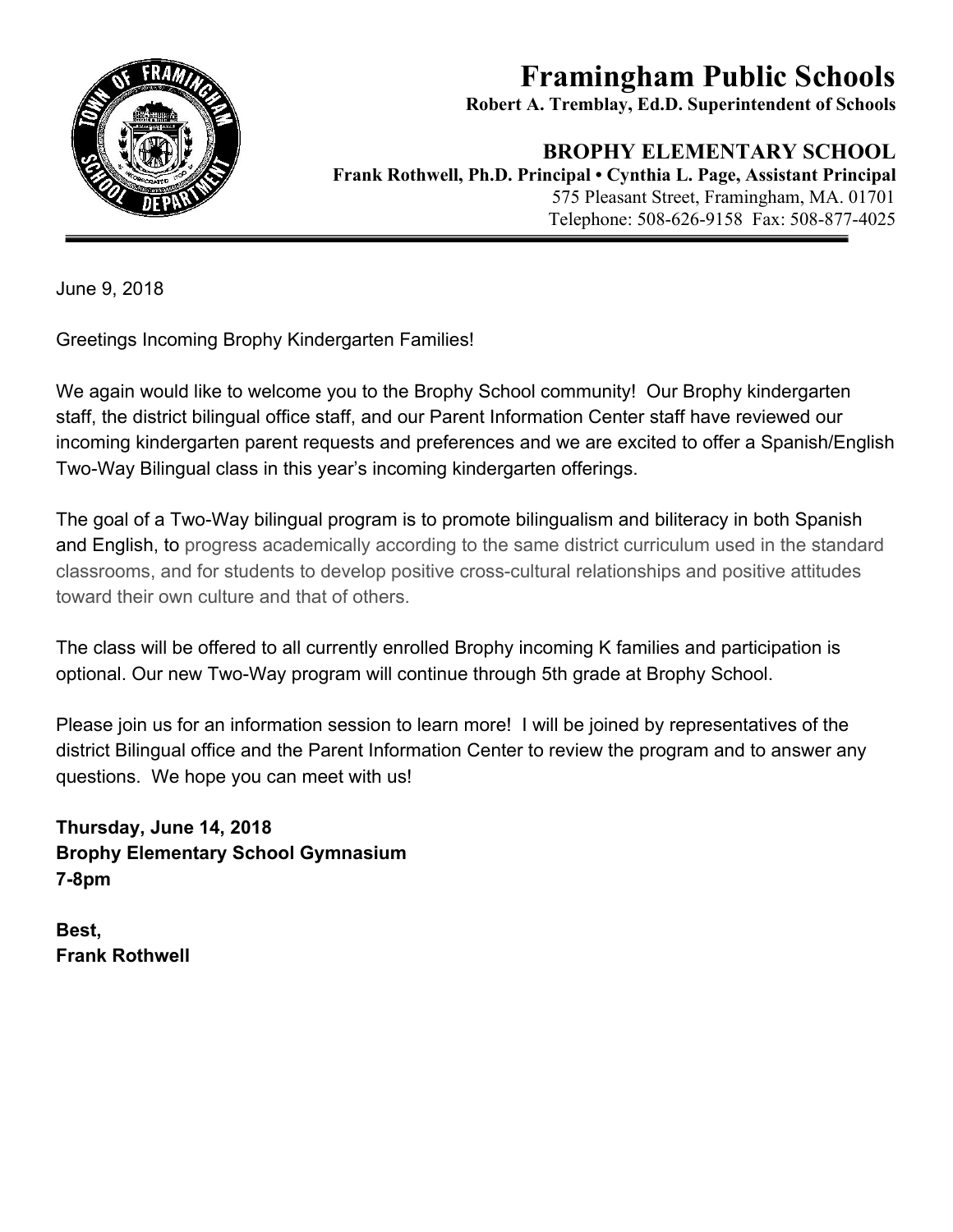Saludos a las nuevas familias de Kindergarten de Brophy.

Queremos darles la bienvenida nuevamente a la comunidad de la escuela Brophy. El personal de kindergarten de Brophy, el del Departamento Bilingüe del distrito, y el del Centro de Información para Padres (PIC) ha revisado las solicitudes y preferencias de los padres de estudiantes de kindergarten y estamos encantados de ofrecer una clase bilingüe español/inglés para el nuevo curso de kindergarten.

El objetivo de un Programa Bilingüe de Doble Vía es promover el bilingüismo y la alfabetización en dos idiomas, tanto en español como en inglés, y progresar académicamente en el mismo plan de estudios del que se emplea en el resto del distrito, y que los estudiantes desarrollen relaciones interculturales y actitudes positivas hacia su propia cultura y las de los demás.

La clase será ofrecida a todas las nuevas familias de Kindergarten inscritas en Brophy y la participación es opcional. Nuestro nuevo Programa de Doble Vía continuará en la escuela Brophy hasta el quinto grado.

Por favor, acompáñenos en una sesión informativa donde ofreceremos más información. Habrá conmigo representantes del Departamento Bilingüe del distrito y del Centro de Información para Padres (PIC) para explicar el programa y responder a todas sus preguntas. ¡Esperamos que pueda acompañarnos!

**Jueves, 14 de junio de 2018 Gimnasio de la escuela Brophy Elementary School De 7 a 8 p.m.**

Atentamente,

Frank Rothwell

**Frank Rothwell, PhD Principal Brophy Elementary School 575 Pleasant Street Framingham, MA 01701 (508)626-9158 (508)628-1305 Fax** *frothwel@framingham.k12.ma.us*

**----------------------------------------------------------------------------------------------------------------------**

**The Brophy Values:** *Be Safe, Be Prepared, Be Respectful, Be Responsible*